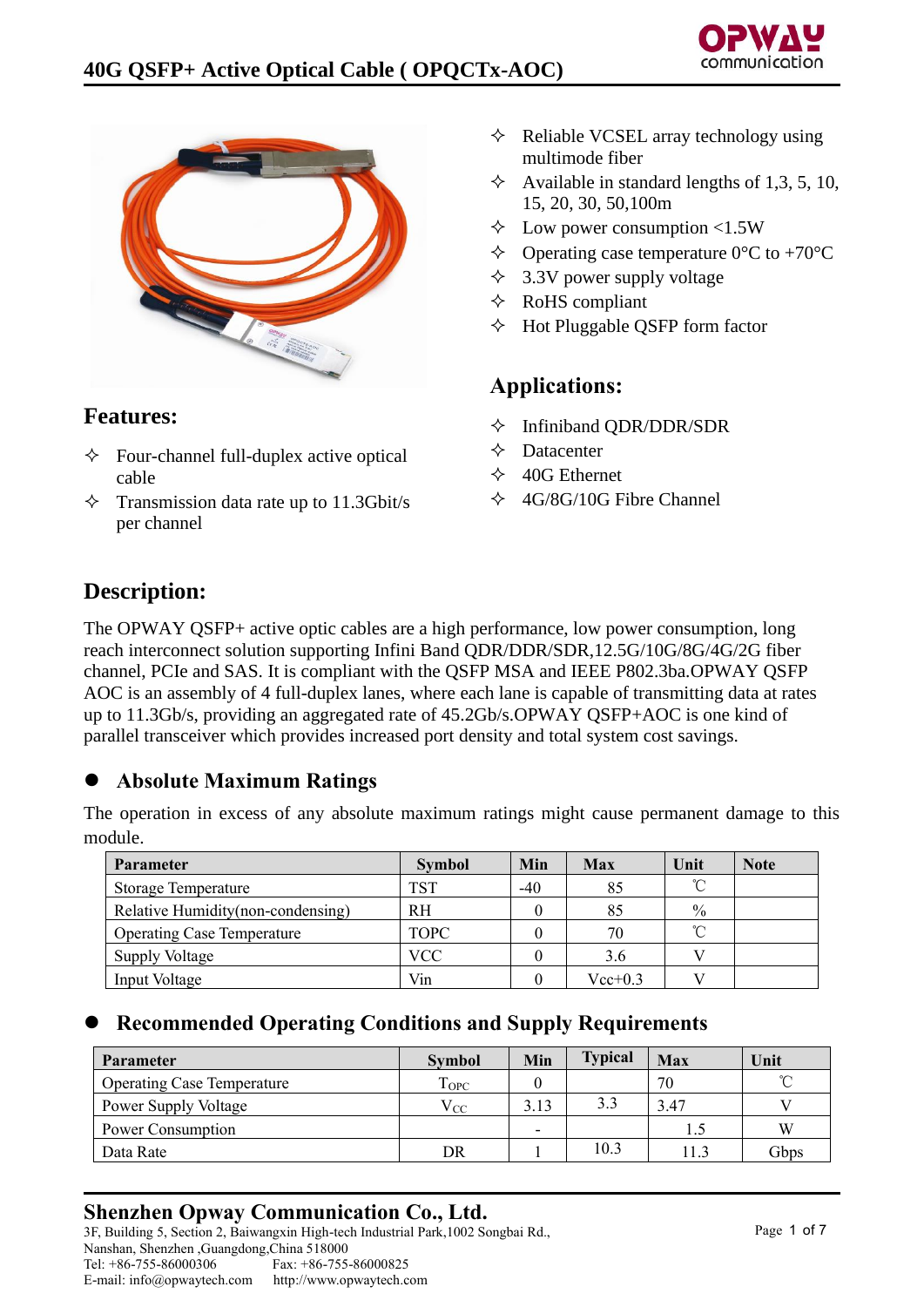

## **40G QSFP+ Active Optical Cable ( OPQCTx-AOC)**

| Data Speed<br>Tolerance           | DR | 100<br>- | 100             | ppm |
|-----------------------------------|----|----------|-----------------|-----|
| Distance with OM3 fiber<br>Link I |    |          | $\overline{00}$ | m   |

## ⚫ **Electrical Characteristics**

The following characteristics are defined over the Recommended Operating Conditions unless otherwise noted. Typical values are for Tc = 40 °C, Vcc = 3.3 V

| <b>Parameter</b>                         | <b>Symbol</b>    | Min       | <b>Typical</b> | <b>Max</b> | Unit    |
|------------------------------------------|------------------|-----------|----------------|------------|---------|
| Differential input impedance             | $Z_{\rm in}$     | 90        | 100            | 110        | ohm     |
| Differential Output impedance            | $Z_{\text{out}}$ | 90        | 100            | 110        | ohm     |
| Differential input voltage<br>amplitude  | $\Delta V_{in}$  | 300       |                | 1100       | $mVp-p$ |
| Differential output voltage<br>amplitude | $\Delta V_{out}$ | 400       |                | 800        | $mVp-p$ |
| <b>Bit Error Rate</b>                    | <b>BR</b>        |           |                |            | $E-12$  |
| Input Logic Level High                   | VIH              | 2.0       |                | VCC        | V       |
| Input Logic Level Low                    | VIL.             | 0         |                | 0.8        | V       |
| Output Logic Level High                  | VOH              | $VCC-0.5$ |                | <b>VCC</b> | V       |
| Output Logic Level Low                   | VOL              | 0         |                | 0.4        | V       |

## ⚫ **Pin Assignment**



**Top Side** Viewed from Top

### **Bottom Side** Viewed from Bottom

## ⚫ **Pin Descriptions**

| <b>PIN</b> | Logic | <b>Symbol</b> | <b>Name/Description</b>              | <b>Note</b> |
|------------|-------|---------------|--------------------------------------|-------------|
|            |       | <b>GND</b>    | Ground                               |             |
|            | CML-I | Tx2n          | Transmitter Inverted Data Input      |             |
|            | CML-I | Tx2p          | Transmitter Non-Inverted Data output |             |

# **Shenzhen Opway Communication Co., Ltd.**

3F, Building 5, Section 2, Baiwangxin High-tech Industrial Park,1002 Songbai Rd., Nanshan, Shenzhen ,Guangdong,China 518000 Tel: +86-755-86000306<br>E-mail: info@opwaytech.com http://www.opwaytech.com E-mail: info@opwaytech.com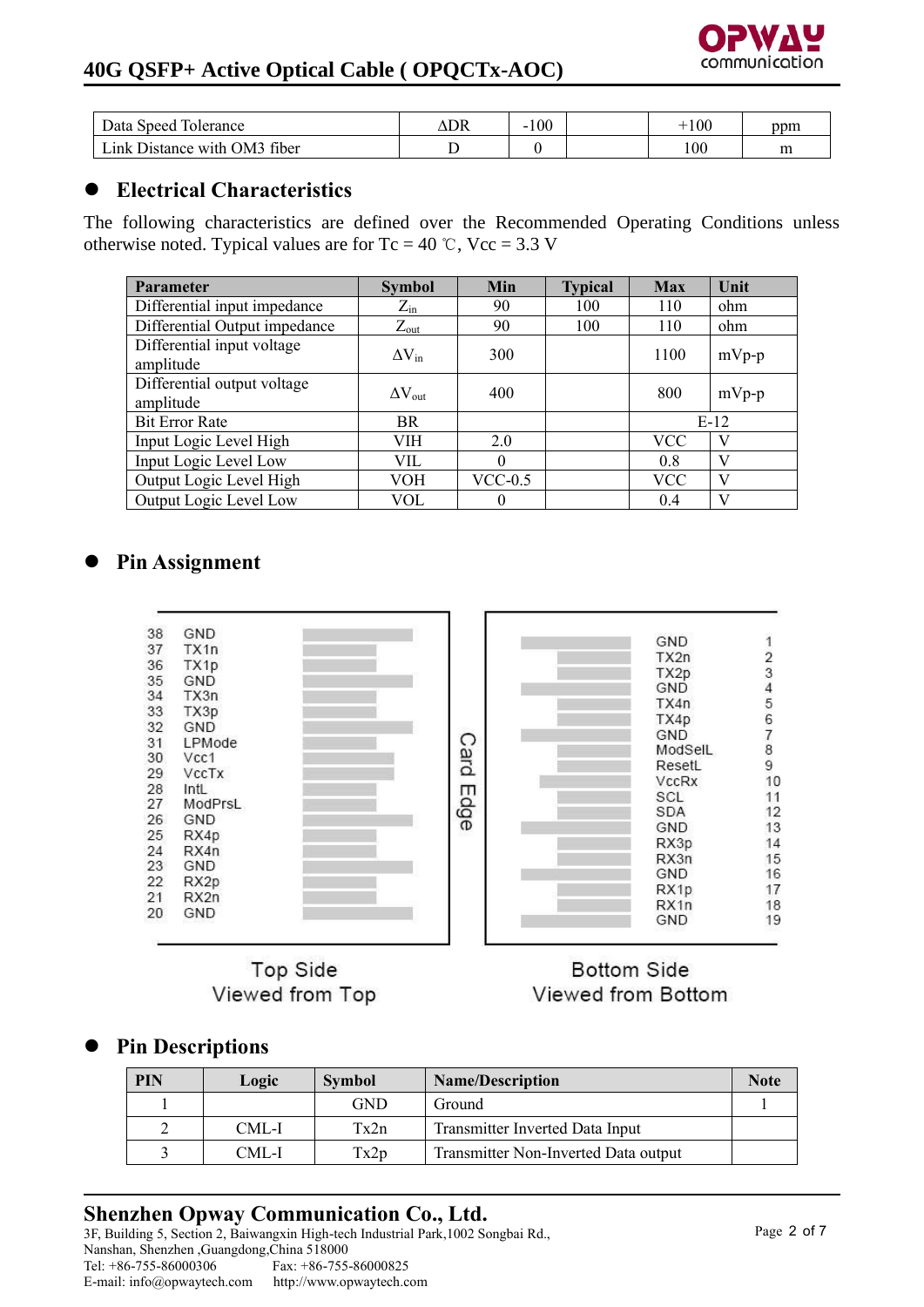# **40G QSFP+ Active Optical Cable ( OPQCTx-AOC)**



| $\overline{4}$ |            | <b>GND</b> | Ground                                  | 1              |
|----------------|------------|------------|-----------------------------------------|----------------|
| 5              | CML-I      | Tx4n       | Transmitter Inverted Data Input         |                |
| 6              | CML-I      | Tx4p       | Transmitter Non-Inverted Data output    |                |
| 7              |            | <b>GND</b> | Ground                                  | 1              |
| 8              | LVTLL-I    | ModSelL    | Module Select                           |                |
| 9              | LVTLL-I    | ResetL     | <b>Module Reset</b>                     |                |
| 10             |            | VccRx      | + 3.3V Power Supply Receiver            | $\overline{2}$ |
| 11             | LVCMOS-I/O | <b>SCL</b> | 2-Wire Serial Interface Clock           |                |
| 12             | LVCMOS-I/O | <b>SDA</b> | 2-Wire Serial Interface Data            |                |
| 13             |            | <b>GND</b> | Ground                                  |                |
| 14             | CML-O      | Rx3p       | Receiver Non-Inverted Data Output       |                |
| 15             | CML-O      | Rx3n       | Receiver Inverted Data Output           |                |
| 16             |            | <b>GND</b> | Ground                                  | 1              |
| 17             | CML-O      | Rx1p       | Receiver Non-Inverted Data Output       |                |
| 18             | CML-O      | Rx1n       | Receiver Inverted Data Output           |                |
| 19             |            | <b>GND</b> | Ground                                  | 1              |
| 20             |            | <b>GND</b> | Ground                                  | 1              |
| 21             | CML-O      | Rx2n       | Receiver Inverted Data Output           |                |
| 22             | CML-O      | Rx2p       | Receiver Non-Inverted Data Output       |                |
| 23             |            | <b>GND</b> | Ground                                  | $\mathbf{1}$   |
| 24             | CML-O      | Rx4n       | Receiver Inverted Data Output           | 1              |
| 25             | CML-O      | Rx4p       | Receiver Non-Inverted Data Output       |                |
| 26             |            | <b>GND</b> | Ground                                  | 1              |
| 27             | LVTTL-O    | ModPrsL    | <b>Module Present</b>                   |                |
| 28             | LVTTL-O    | IntL       | Interrupt                               |                |
| 29             |            | VccTx      | +3.3 V Power Supply transmitter         | $\overline{2}$ |
| 30             |            | Vcc1       | +3.3 V Power Supply                     | $\overline{2}$ |
| 31             | LVTTL-I    | LPMode     | Low Power Mode                          |                |
| 32             |            | <b>GND</b> | Ground                                  | 1              |
| 33             | CML-I      | Tx3p       | Transmitter Non-Inverted Data Input     |                |
| 34             | CML-I      | Tx3n       | <b>Transmitter Inverted Data Output</b> |                |
| 35             |            | <b>GND</b> | Ground                                  | $\mathbf{1}$   |
| 36             | CML-I      | Tx1p       | Transmitter Non-Inverted Data Input     |                |
| 37             | CML-I      | Txln       | Transmitter Inverted Data Output        |                |
| 38             |            | <b>GND</b> | Ground                                  | $\mathbf{1}$   |

**Notes:**

- 1) Module circuit ground is isolated from module chassis ground within the module. GND is the symbol for signal and supply (power) common for QSFP modules.
- 2) The connector pins are each rated for a maximum current of 500mA.

#### **ModSelL Pin**

The ModSelL is an input pin. When held low by the host, the module responds to 2-wire serial communication commands. The ModSelL allows the use of multiple QSFP modules on a single 2-wire interface bus. When the ModSelL is "High", the module will not respond to any 2-wire interface communication from the host. ModSelL

**Shenzhen Opway Communication Co., Ltd.**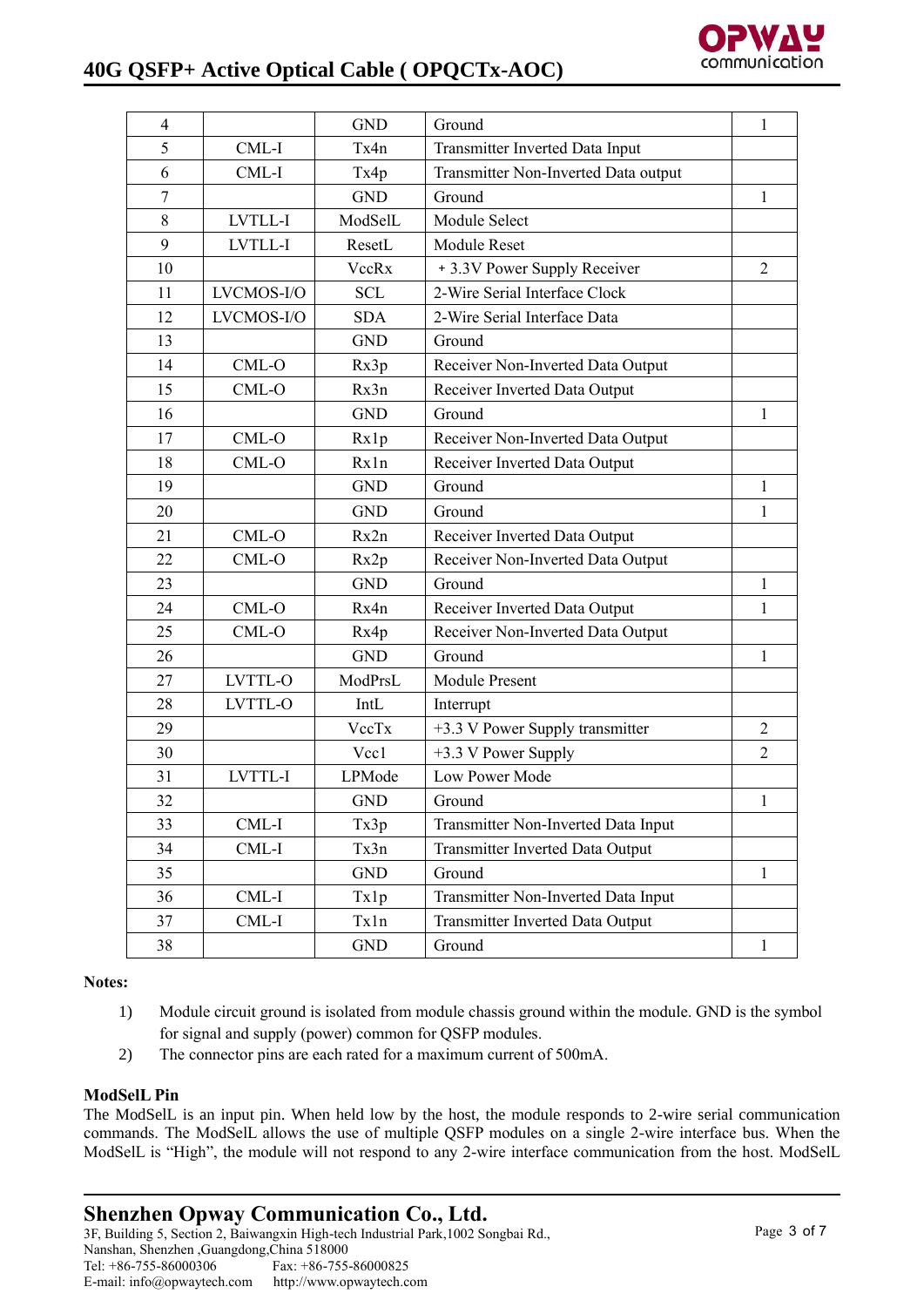has an internal pull-up in the module.

#### **ResetL Pin**

Reset. LPMode Reset has an internal pull-up in the module. A low level on the ResetL pin for longer than the minimum pulse length (t Reset init) initiates a complete module reset, returning all user module settings to their default state. Module Reset Assert Time (t\_init) starts on the rising edge after the low level on the ResetL pin is released. During the execution of a reset (t init) the host shall disregard all status bits until the module indicates a completion of the reset interrupt. The module indicates this by posting an IntL signal with the Data\_Not\_Ready bit negated. Note that on power up (including hot insertion) the module will post this completion of reset interrupt without requiring a reset.

### **LPMode Pin**

OPWAY QSFP+ SR4 operate in the low power mode (less than 1.5 W power consumption) This pin active high will decrease power consumption to less than 1W.

#### **ModPrsL Pin**

ModPrsL is pulled up to Vcc on the host board and grounded in the module. The ModPrsL is asserted "Low" when the module is inserted and de-asserted "High" when the module is physically absent from the host connector.

#### **IntL Pin**

IntL is an output pin. When "Low", it indicates a possible module operational fault or a status critical to the host system. The host identifies the source of the interrupt by using the 2-wire serial interface. The IntL pin is an open collector output and must be pulled up to Vcc on the host board.

### **Power Supply Filtering**

The host board should use the power supply filtering shown in Figure1.





### ⚫ **EEPROM Serial ID Memory Contents**

**Serial ID: Data Fields (Page 00)**

| <b>Address</b> | <b>Size</b><br>(Bytes) | <b>Name</b>              | <b>Description of Base ID Field</b>                           |
|----------------|------------------------|--------------------------|---------------------------------------------------------------|
| Base ID fields |                        |                          |                                                               |
| 128            |                        | Identifier               | Identifier Type of serial Module                              |
| 129            |                        | Ext. Identifier          | Extended Identifier of Serial Module                          |
| 130            |                        | Connector                | Code for connector type                                       |
| 131-138        | 8                      | Specification compliance | Code for electronic compatibility or optical<br>compatibility |

## **Shenzhen Opway Communication Co., Ltd.**

3F, Building 5, Section 2, Baiwangxin High-tech Industrial Park,1002 Songbai Rd., Nanshan, Shenzhen ,Guangdong,China 518000 Tel: +86-755-86000306 Fax: +86-755-86000825 E-mail: info@opwaytech.com http://www.opwaytech.com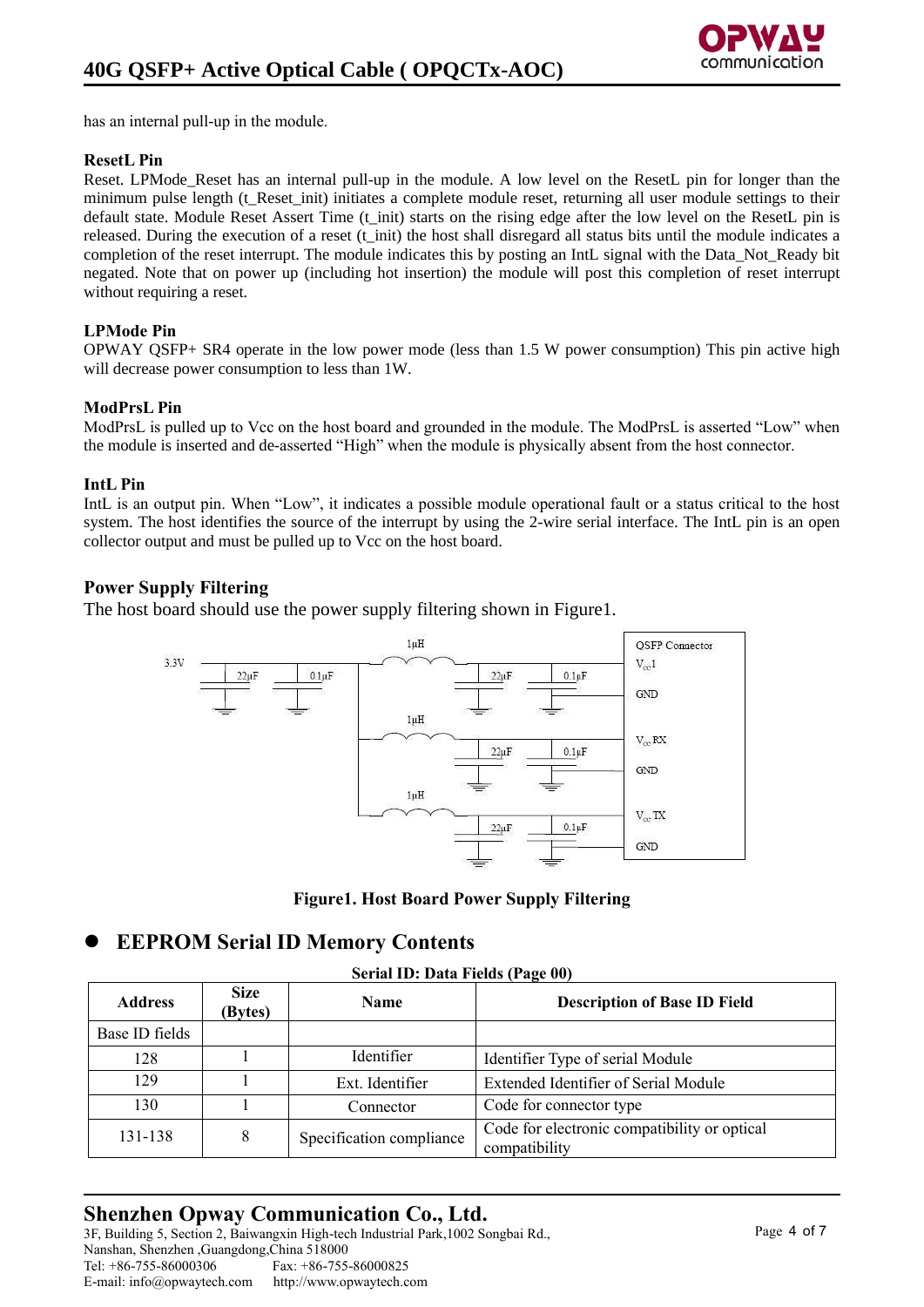# **40G QSFP+ Active Optical Cable ( OPQCTx-AOC)**



| 139                          | $\mathbf{1}$   | Encoding                                   | Code for serial encoding algorithm                                                                                                                                                            |
|------------------------------|----------------|--------------------------------------------|-----------------------------------------------------------------------------------------------------------------------------------------------------------------------------------------------|
| 140                          | $\mathbf{1}$   | BR, nominal                                | Nominal bit rate, units of 100 MBits/s                                                                                                                                                        |
| 141                          | 1              | <b>Extended Rate select</b><br>Compliance  | Tags for extended rate select compliance                                                                                                                                                      |
| 142                          | 1              | Length(SMF)                                | Link length supp<br>orted for SMF fiber in km (note 1)                                                                                                                                        |
| 143                          | $\mathbf{1}$   | Length(OM3 50um)                           | Link length supported for EBW 50/125um fiber<br>$(OM3)$ , units of $2m$ (note 1)                                                                                                              |
| 144                          | $\mathbf{1}$   | Length(OM2 50um)                           | Link length supported for 50/125um fiber (OM2),<br>units of $1m$ (note $1$ )                                                                                                                  |
| 145                          | $\mathbf{1}$   | Length $(OM1 62.5$ um $)$                  | Link length supported for 62.5/125um fiber (OM1),<br>units of $1m$ (note $1$ )                                                                                                                |
| 146                          | 1              | Length (Copper)                            | Link length of copper or active cable, units of 1m<br>(note 1) Link length supported for 50/125 um fiber<br>(OM4), units of 2 m) when Byte 147 declares<br>850nm VCSEL as defined in Table 37 |
| 147                          | $\mathbf{1}$   | Device tech                                | Device technology                                                                                                                                                                             |
| 148-163                      | 16             | Vendor name                                | QSFP+ vendor name(ASCII)                                                                                                                                                                      |
| 164                          | $\mathbf{1}$   | <b>Extended Module</b>                     | Extended Module codes for InfiniBand                                                                                                                                                          |
| 165-167                      | 3              | Vendor OUI                                 | QSFP+ vendor IEEE company ID                                                                                                                                                                  |
| 168-183                      | 16             | Vendor PN                                  | Part number provided by QSFP+ vendor(ASCII)                                                                                                                                                   |
| 184-185                      | $\overline{2}$ | Vendor rev                                 | Revision level for part number provided by vendor<br>(ASCII)                                                                                                                                  |
| 186-187                      | $\overline{2}$ | Wave length or Copper<br>Cable Attenuation | Nominal laser wavelength (wavelength=value/20 in<br>nm) or copper cable attenuation in dB at 2.5GHz<br>(Adrs 186) and 5.0GHz (Adrs 187)                                                       |
| 188-189                      | $\overline{2}$ | Wavelength tolerance                       | Guaranteed range of laser wavelength(+/- value)<br>from nominal wavelength. (wavelength<br>Tol.=value/200 in $nm$ )                                                                           |
| 190                          | $\mathbf{1}$   | Max case temp.                             | Maximum case temperature in degrees C                                                                                                                                                         |
| 191                          | $\mathbf{1}$   | CC BASE                                    | Check code for base ID fields (addresses 128-190)                                                                                                                                             |
| <b>Extended ID</b><br>fields |                |                                            |                                                                                                                                                                                               |
| 192-195                      | 4              | Options                                    | Rate Select, TX Disable, TX Fault, LOS, Warning<br>indicators for: Temperature, VCC, RX power, TX<br><b>Bias</b>                                                                              |
| 196-211                      | 16             | Vendor SN                                  | Serial number provided by vendor (ASCII)                                                                                                                                                      |
| 212-219                      | 8              | Date Code                                  | Vendor's manufacturing date code                                                                                                                                                              |
| 220                          | 1              | Diagnostic Monitoring<br><b>Type</b>       | Indicates which types of diagnostic monitoring are<br>implemented (if any) in the Module. Bit 1,0<br>Reserved                                                                                 |
| 221                          | $\mathbf{1}$   | <b>Enhanced Options</b>                    | Indicates which optional enhanced features are<br>implemented in the Module.                                                                                                                  |
| 222                          | $\mathbf{1}$   |                                            | Reserved                                                                                                                                                                                      |
| 223                          | 1              | CC_EXT                                     | Check code for the Extended ID Fields (addresses<br>$192 - 222$                                                                                                                               |
|                              |                | <b>Vendor Specific ID Fields</b>           |                                                                                                                                                                                               |
| 224-255                      | 32             |                                            | Vendor Specific EEPROM                                                                                                                                                                        |

**Note 1**: A value of zero means that the Module does not support the specified technology or that the length information must be determined from the Module technology.

### **Shenzhen Opway Communication Co., Ltd.**

3F, Building 5, Section 2, Baiwangxin High-tech Industrial Park,1002 Songbai Rd., Nanshan, Shenzhen ,Guangdong,China 518000 Fax: +86-755-86000825 E-mail: info@opwaytech.com http://www.opwaytech.com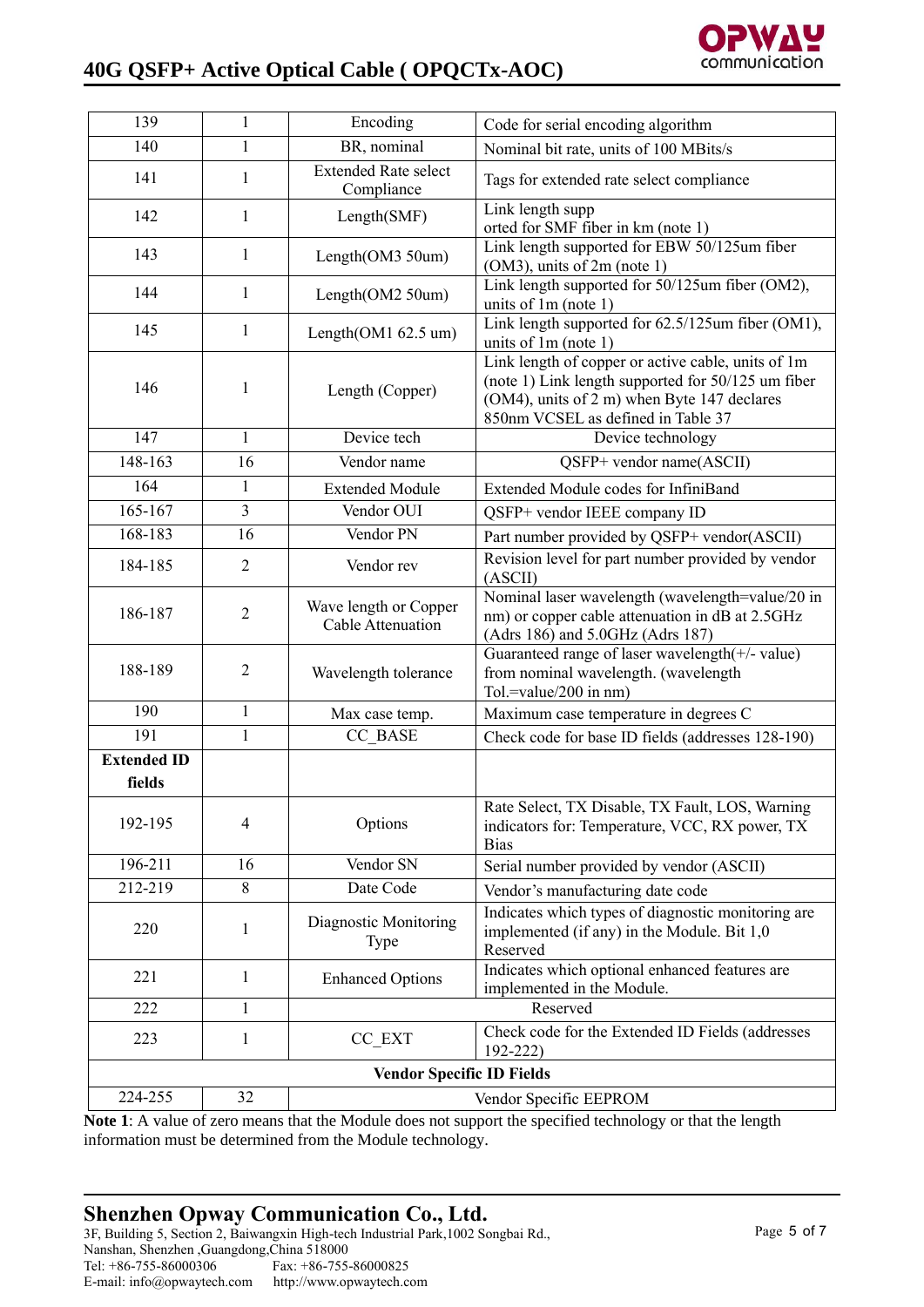## ⚫ **Mechanical Dimensions:**



Dimensions in Millimeters

## **The length**

The length starts at the module connection and the module connection (as shown below). Acceptable Standards are shown below



#### **Shenzhen Opway Communication Co., Ltd.** 3F, Building 5, Section 2, Baiwangxin High-tech Industrial Park,1002 Songbai Rd., Nanshan, Shenzhen ,Guangdong,China 518000 Fax: +86-755-86000825<br>http://www.opwaytech.com E-mail: info@opwaytech.com